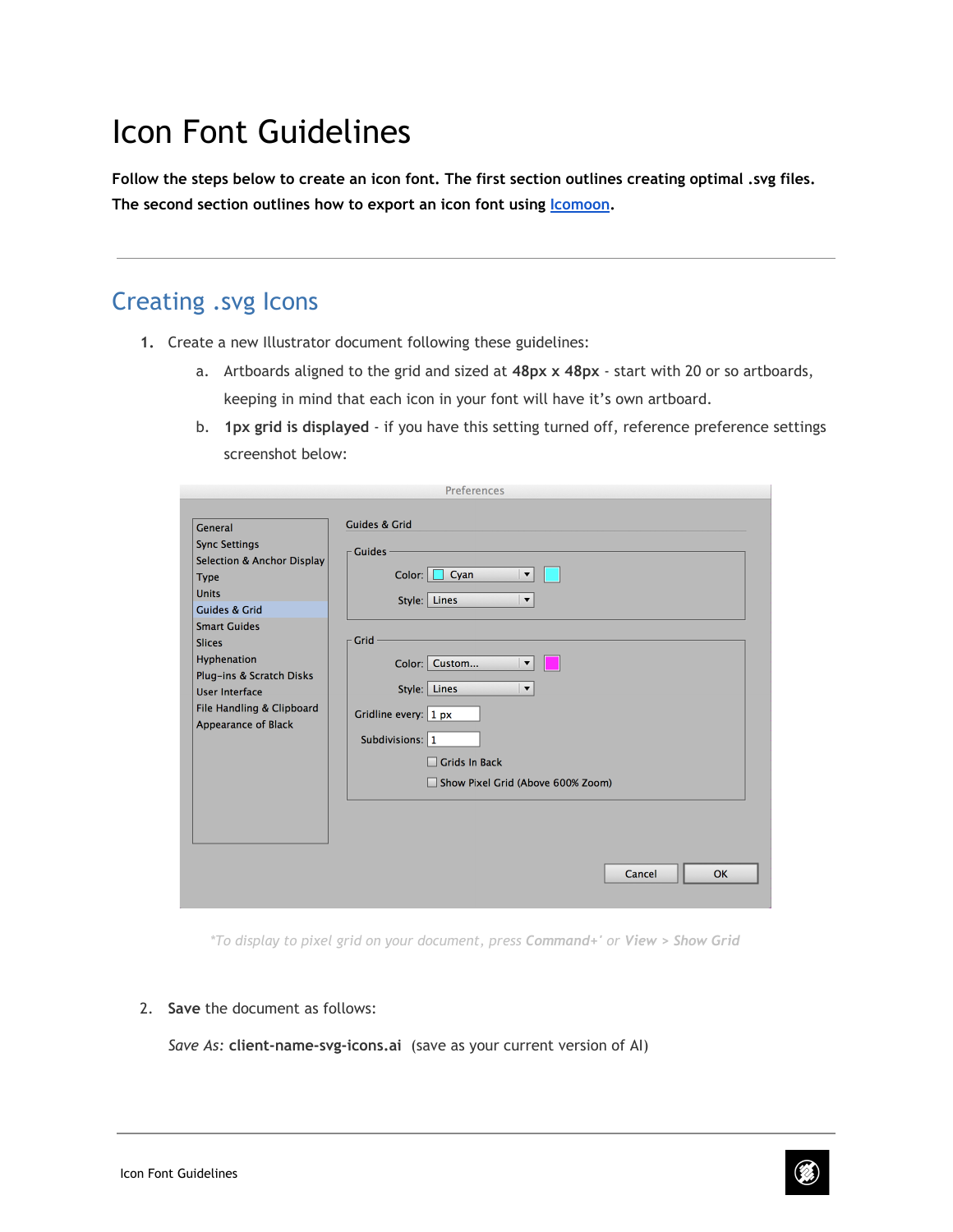- 3. Start creating icons, with one icon per artboard using the following as guidelines:
	- a. **Each icon's largest dimension should be \*48px,** maintaining it's original aspect ratio.
	- b. Try to **keep icon dimensions at an even pixel size** (no half pixels such as 30.25px)
	- c. Be sure to **center icon within the artboard,** vertically and horizontally using the **Align toolbox**:

| $\times$ |                            |                 |    |    |           |
|----------|----------------------------|-----------------|----|----|-----------|
| © Align  |                            |                 |    |    |           |
|          | Align Objects:             |                 |    |    |           |
| L        | 畠                          | ᆿ               | ⊪¤ | ⊪⊪ | Ūα        |
|          | <b>Distribute Objects:</b> |                 |    |    |           |
| 끝        | 麘                          | 曡               | ∎Þ | 岫  | ᇜ         |
|          | <b>Distribute Spacing:</b> |                 |    |    | Align To: |
| -음       | ď                          | 0 <sub>px</sub> |    |    |           |

*Set "Align To" to "Artboard"; Use "Align Objects" area to "Horizontal Align Center" and Vertical Align Center"*

d. Make sure all **strokes are converted to fills.** You can easily do this by using the **Expand panel** shown below:

| <b>Expand</b>                                                           |           |
|-------------------------------------------------------------------------|-----------|
| Expand                                                                  |           |
| $\Box$ Object                                                           |           |
| $\blacksquare$ Fill                                                     |           |
| $\triangledown$ Stroke                                                  |           |
| <b>Expand Gradient To</b><br>$\bigcirc$ Gradient Mesh<br>O Specify: 255 | Objects   |
| Cancel                                                                  | <b>OK</b> |

*Select your shape and navigate to Object > Expand*

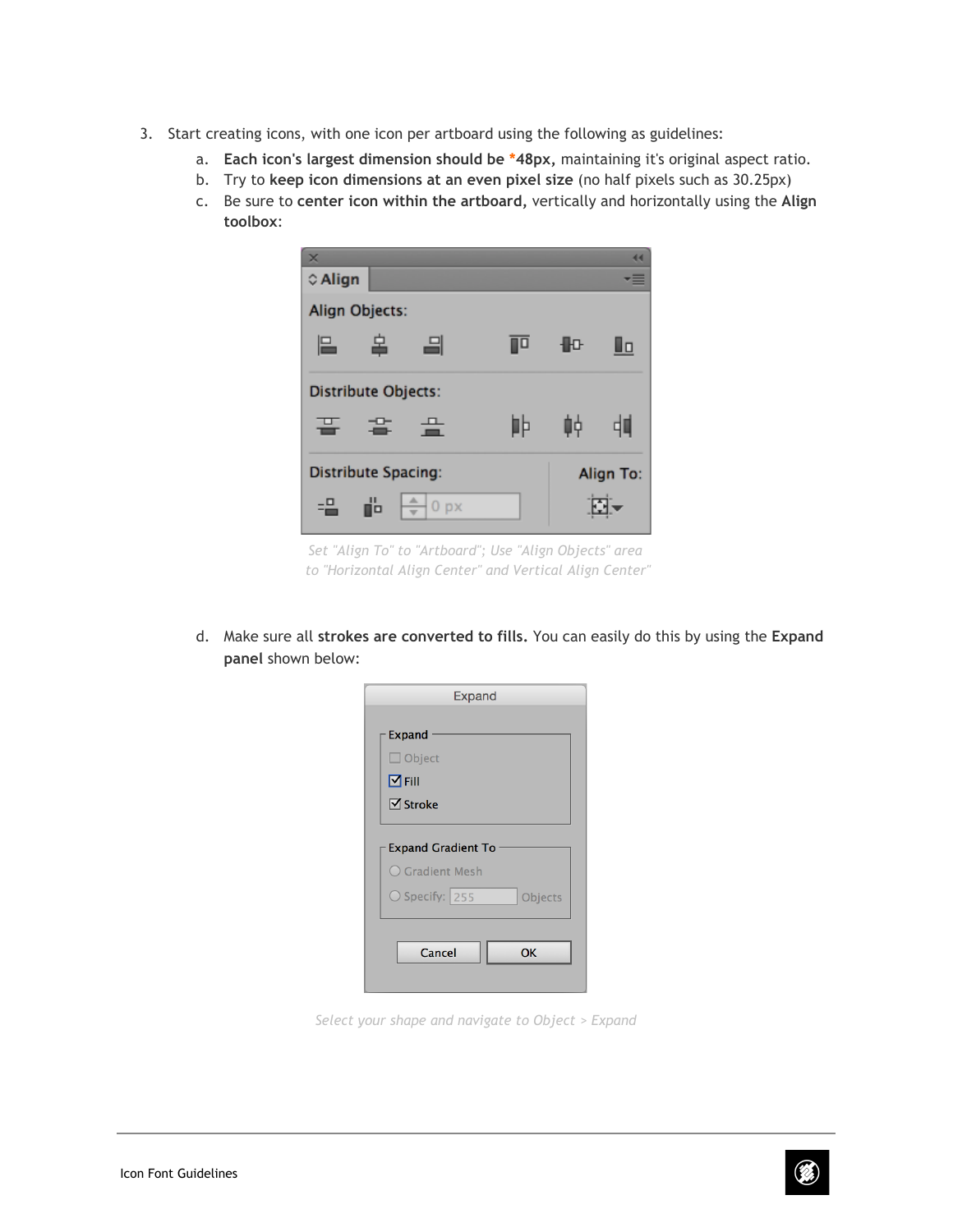e. Keep in mind that in their final format, these .svgs are **vectors - they will each be a single shape and color.** Any white fills will be converted to a transparency *(see step 5)* and colors will be converted to black *(see step 6).*

*\*This may not apply if there are two instances of an icon.* For example, if there is a log in icon with a dropdown arrow and a log in icon without a dropdown arrow, where the icons replace one another depending on user, you will want to size the icon consistently. This is something to can be discussed with development if needed. See example below:



4. After resizing the icon (see 3a  $\&$  3b) and centering the icon (see 3c), make the icon as **pixel-perfect as possible** (without distorting the shape) using the pixel grid. See example below how points are lined up to the grid to help maintain crisp edges. This is especially important for any straight horizontal/vertical edges, some rounded elements may have to break out of the grid as seen below.



Enabling "Snap to Grid" (Command+Shift+' or View > Snap to Grid) will help you move points accurately

5. Once the icon is pixel perfect, centered, and sized to 48px in one direction, you'll want to make sure that the icon is not a compound shape. For example, in the Facebook icon shown above, the

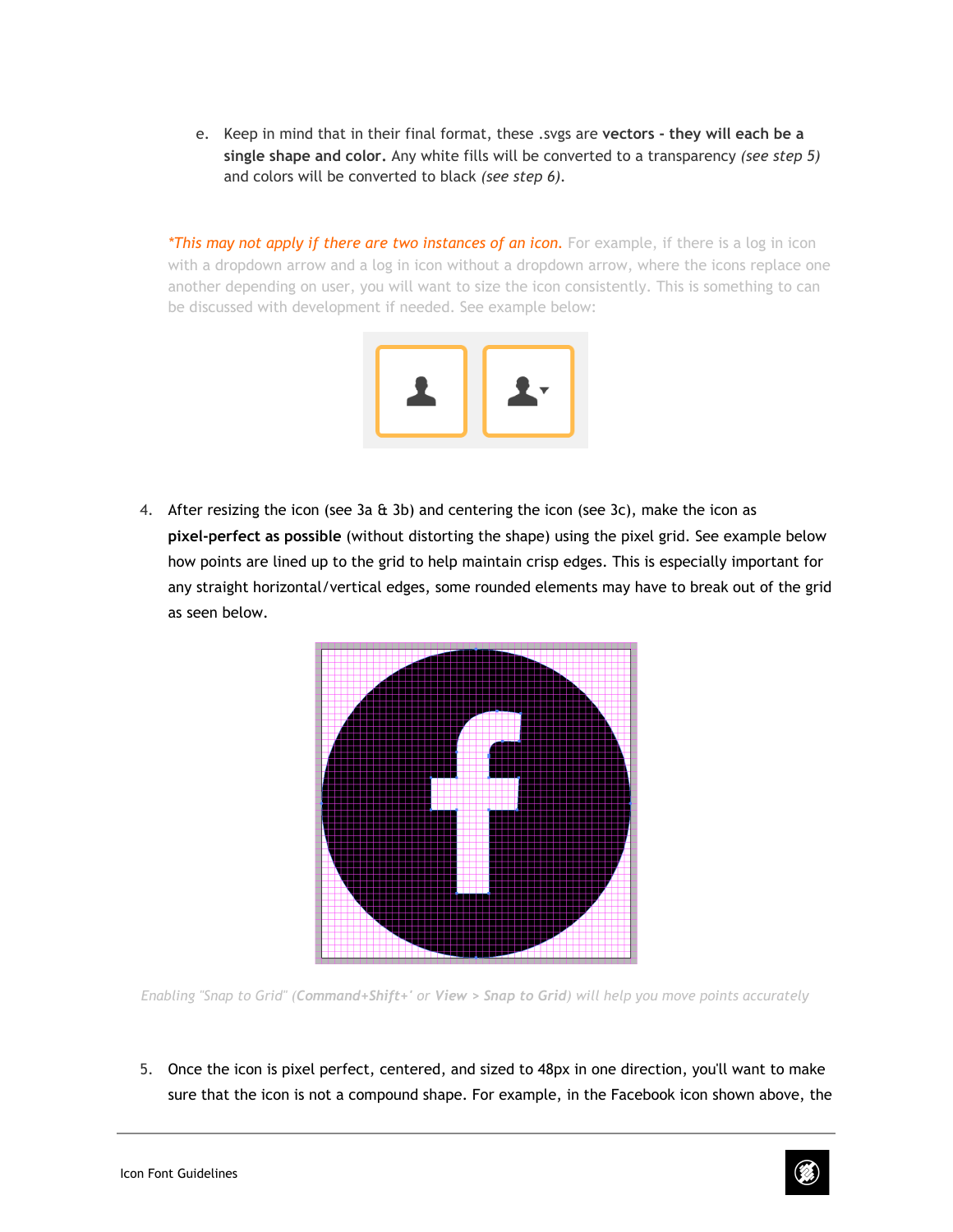icon actually consists of two shapes: the background circle and the Facebook 'f' logo. To combine these together and make a single shape, use the **Pathfinder** toolbox.

- a. Select all shapes within the single icon. Make sure no shapes are grouped together (you can check this by selecting all shapes then hitting **Command+Shift+G** on your keyboard to ungroup any objects)
- b. Using the Pathfinder tool box, **select the "Exclude" option under "Shape Modes"**
	- Pathfinder **Shape Modes:** 動 叶 loh, 動 Expand Pathfinders: q, υ, Ģ, 뎝

*Last option to the right under Shape Modes is Exclude. Depending on your shape/icon, you may have to combine shapes that overlap using the Unite option, also under Shape Modes.*

- c. You should now have a **single shape**, with no overlapping or grouped areas.
- 6. With your single shape still selected, **make sure the color is set to Black (R0 G0 B0)** using the color palette. Make sure you double check this, sometimes an icon may look like it's black but it's really set to a color. If your previously excluded area fills in with black (or if the color swatch displays a '?' before filling to black), then something isn't quite right with your icon and you'll need to go back to Step 5 to create a single shape.

| $\times$<br>≎ Color |                            | 44<br>≡  |
|---------------------|----------------------------|----------|
| Q,                  | ۱o<br>$R$ $\Delta$         |          |
|                     | 0 ا<br>G A                 |          |
|                     | 0 ا<br>$B \nightharpoonup$ |          |
| $\sqrt{2}$          | 000000<br>#                |          |
|                     | HIIIIIII                   | 918<br>m |

7. **Repeat Steps 3-5 for every icon in your icon set,** each created on a new artboard within the same document. Think of the AI document as a master for this client's icons that you can continually add to as needed.

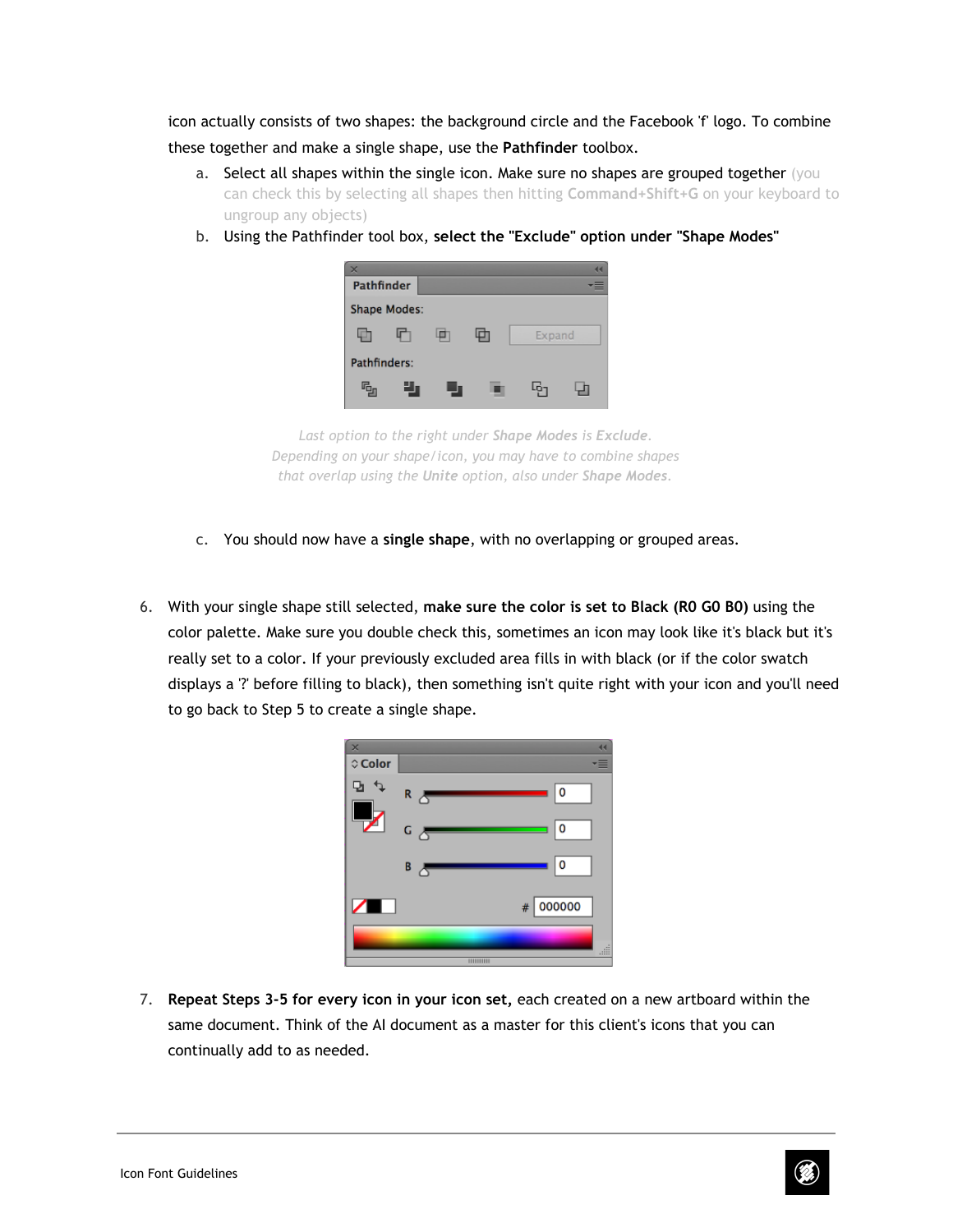- 8. When you are done creating all icons, **export out the artboards as individual .svg files**
	- a. Navigate to File > Save As
	- b. *File Name:* Leave as is
	- c. *Path:* Should remain the in the same folder as your AI doc
	- d. *Format:* SVG (svg)
	- e. Select "Use Artboards" and either select the range of artboards you are saving or select all if saving all artboards
	- f. Click Save this will prompt an **SVG Options** dialogue box. Follow the settings shown below:

| <b>SVG Options</b>                                                                          |
|---------------------------------------------------------------------------------------------|
| SVG Profiles: SVG 1.1<br>$\blacktriangledown$                                               |
| Fonts                                                                                       |
| Type: SVG<br>$\blacktriangledown$                                                           |
| Subsetting:   Only Glyphs Used<br>$\blacktriangledown$                                      |
| <b>Options</b>                                                                              |
| Image Location: $\bigcirc$ Embed $\bigcirc$ Link                                            |
| $\Box$ Preserve Illustrator Editing Capabilities                                            |
| <b>Advanced Options</b>                                                                     |
| <b>CSS Properties: Style Elements</b><br>$\blacktriangledown$                               |
| □ Include Unused Graphic Styles                                                             |
| Encoding: Unicode (UTF-8)<br>Decimal Places: 1<br>$\overline{\phantom{a}}$                  |
| $\Box$ Optimize for Adobe SVG Viewer $\Box$ Output fewer <tspan> elements</tspan>           |
| $\triangledown$ Use <textpath> element for Text on Path<br/>Include Slicing Data</textpath> |
| Include XMP<br>$\Box$ Responsive                                                            |
| <b>Description</b>                                                                          |
| $(i)$ Hold the cursor over a setting for additional information.                            |
| Cancel<br><b>Less Options</b><br>SVG Code<br>OK                                             |

*Click here for more on best export [options](http://www.google.com/url?q=http%3A%2F%2Fwww.adobe.com%2Finspire%2F2013%2F09%2Fexporting-svg-illustrator.html&sa=D&sntz=1&usg=AFQjCNEfSnkw5hGkT4cy6dHEOnF5gwafsg) for web vi[a](http://www.google.com/url?q=http%3A%2F%2Fwww.adobe.com%2Finspire%2F2013%2F09%2Fexporting-svg-illustrator.html&sa=D&sntz=1&usg=AFQjCNEfSnkw5hGkT4cy6dHEOnF5gwafsg) [Adobe.com](http://www.google.com/url?q=http%3A%2F%2Fwww.adobe.com%2Finspire%2F2013%2F09%2Fexporting-svg-illustrator.html&sa=D&sntz=1&usg=AFQjCNEfSnkw5hGkT4cy6dHEOnF5gwafsg)*

g. Click OK and your icons are now all saved as .svg files

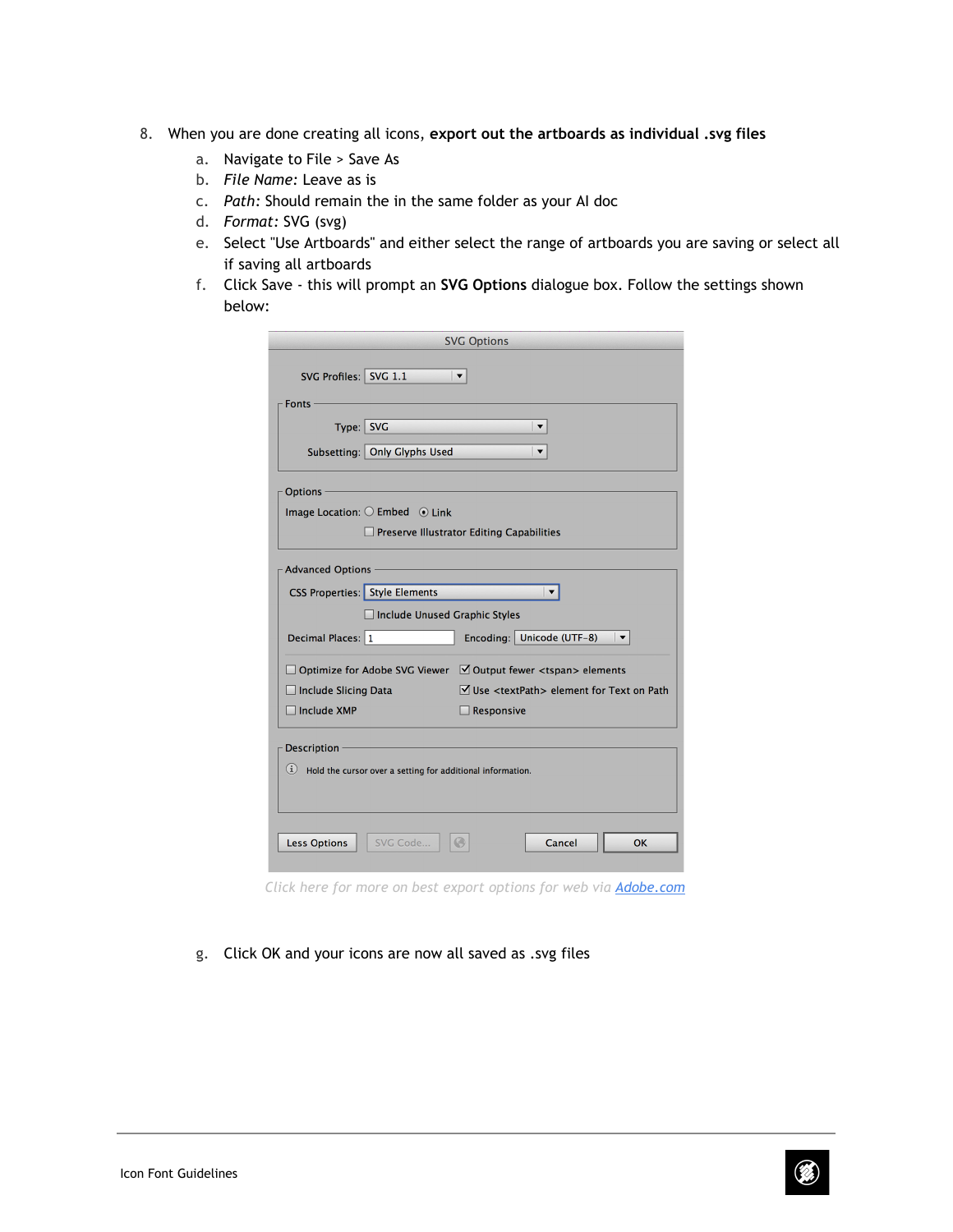## Creating An Icon Font Using Icomoon

- 1. Log in to **[Icomoon.com](http://www.google.com/url?q=http%3A%2F%2Ficomoon.io%2Fapp%2F%23%2Fprojects&sa=D&sntz=1&usg=AFQjCNHtwWSkpfZXtZwb2pwNeL8Mi9J73Q)** and create a new project.
	- a. You can add a project name here by selecting "Untitled Project" (shown below) and typing in the client's name.
	- b. Click "Load" to open the project.

| <b>Untitled Project 1</b>              | Load $\odot$ Download $\biguplus$ Remove $\otimes$ |
|----------------------------------------|----------------------------------------------------|
| Rew Project<br><b>出 Import Project</b> |                                                    |

c. If you're uploading new icons to an existing font, just click load. If you do not have that icon font currently hosted on your Icomoon, you'll have to import the project by clicking **"Import Project"**. You'll have to find the icon font locally (either up on Dropbox or ask development team if you cannot find it), and upload the **selection.json file** nested within the fonts folder (**icon-font / selection.json**)

#### 2. **Importing Icons**

a. If you're creating a new icon font, click the **"Import Icons"** button in the top menu. Select all the .svg files in your svg-icons folder (do not select the AI file) and click Open. You may select more than one icon at a time.

**±** Import Icons

b. If you're adding icons to an existing icon font, select **"Import to Set"** from the dropdown in the top left hand corner.



c. If you're replacing an icon in an existing font (you would want to do this if you're updating a specific icon so that the class name remains consistent), use the edit tool

呢。 ■ ÷ - I and select that specific icon. An edit dialogue box will open, click the **"Replace"** button and select the new icon from your svg-icons folder.

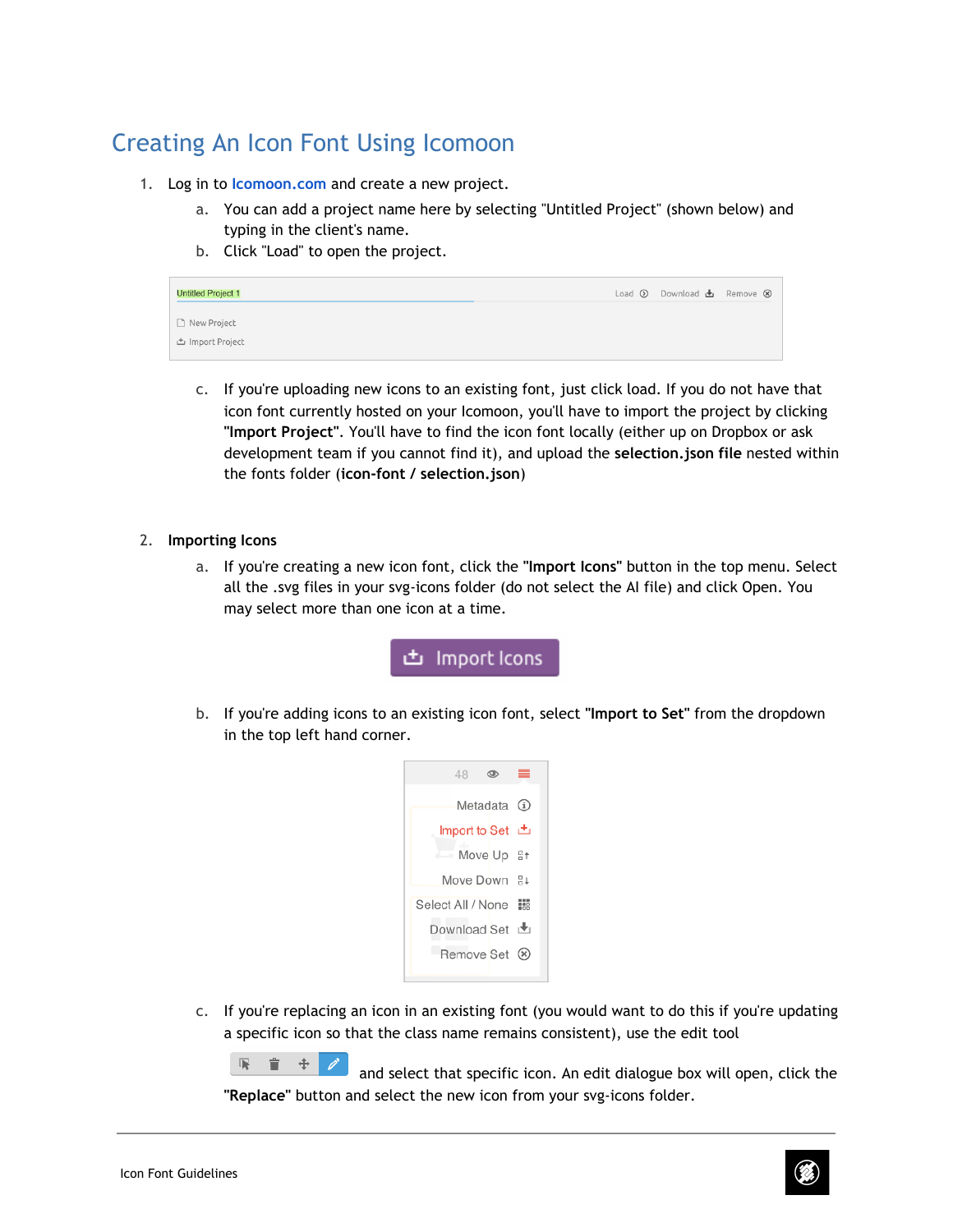

#### 3. **Assigning Class Names to Icons**

- a. Using the **edit tool dialogue**, click through each icon, adding a unique **tag** name in the field provided. Use hyphens for spaces and try to be specific to the icon's shape or function within the website (for example, arrow-left for a navigational arrow that points left or arrow-cta for an arrow that is included as part of a button). **Do not repeat any tags** - by default, Icomoon will append a -2 to the end of any repeated tag names but this can get confusing if you need to go back and update an icon. If later updating a font, **do not change any existing tags** - this will change the class name and in turn will have to be changed in the backend.
- b. At this time, you can also check off the Grid option in the edit dialogue box and select **48px** to portray an accurate visual representation of your icons - this is a good time to double check that your icons are as pixel-perfect as possible, and replace any that may need adjustment.
- c. Close out of the dialogue box once all icons have been assigned a unique tag.
- 4. In the top toolbar, change your selection from Edit to **Select** and select all the icons you wish to include in the icon font. You can select more than one icon by clicking and dragging.



At this time, you can also delete any un-wanted icons by changing your selection to **Remove**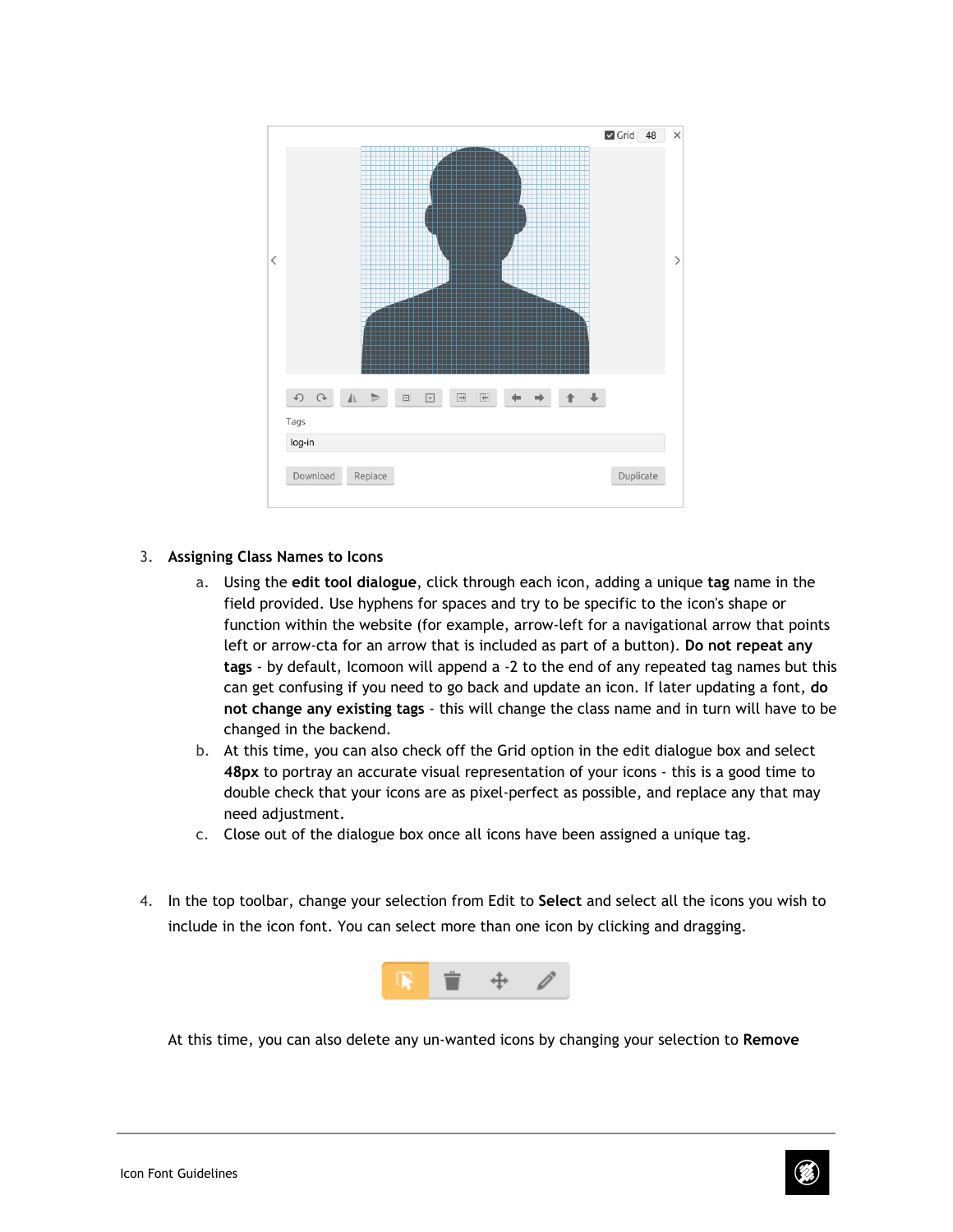

Or rearrange icons by using the **Move** tool. Rearranging the icons doesn't affect the icon font itself, it just visually orders icons to keep them organized.



5. When all icons have been assigned a tag, arranged to your liking, and selected (indicated by a yellow outline), click the **Generate Font** button at the bottom of the browser.

|                  | $\blacktriangleright$ jazzedge |              |           |             |                |   |                            |               | 32                              | $=$<br>$\circledcirc$ |
|------------------|--------------------------------|--------------|-----------|-------------|----------------|---|----------------------------|---------------|---------------------------------|-----------------------|
| $\mathbf \Theta$ | [★]                            | O            | $\bullet$ | $\mathbf O$ | f              | v | $\boldsymbol{\mathcal{P}}$ | $\mathcal{P}$ | 0                               |                       |
| $\blacksquare$   | O)                             | ⓒ            | ☞         | $\odot$     | $\circledR$    | % | ⊕                          | $\bullet$     | $\bigcirc$                      |                       |
| Ø                | ¥                              | $\checkmark$ |           |             |                |   |                            |               |                                 |                       |
|                  | Add Icons From Library         |              |           |             |                |   |                            |               |                                 |                       |
|                  |                                |              |           |             |                |   |                            |               |                                 |                       |
|                  |                                |              |           |             |                |   |                            |               |                                 |                       |
|                  | Generate SVG / PNG             |              |           |             | Selection (23) |   |                            |               | Generate Font $\bm{\mathit{f}}$ |                       |

6. **Font Settings** - This will bring you to a new page where you will assign a character to each icon.

First, click the **Preference** button **in the top menu.** First, click the **Preference** button **in** the top menu.

- a. Set the **Font Name** in the field provided. This should be the client's name, all lower case with hyphens used for spaces.
- b. Make sure **"Encode & Embed Font in CSS"** is checked off.

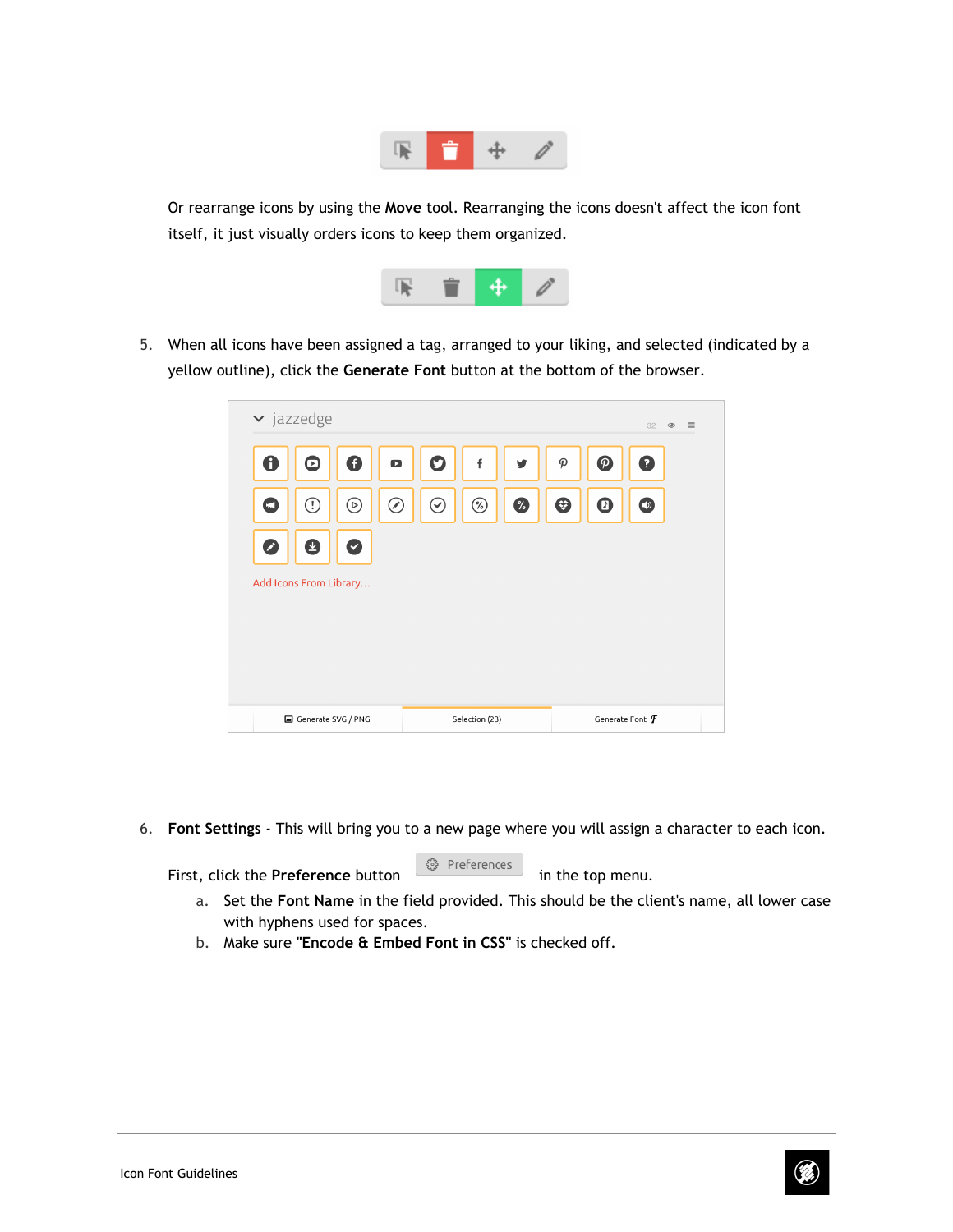|    | Font Name<br>jazzedge                                |               | × |
|----|------------------------------------------------------|---------------|---|
|    | Class Prefix                                         | Class Postfix |   |
|    | icon-                                                |               |   |
|    | □ Support IE 7 (and older)                           |               |   |
|    | $\Box$ Include Metadata in Fonts                     |               |   |
|    | Encode & Embed Font in CSS                           |               |   |
|    | □ Use Class Selector (instead of attribute selector) |               |   |
|    | > Font Metrics                                       |               |   |
|    | > Metadata                                           |               |   |
|    | > Version                                            |               |   |
| h, |                                                      |               |   |

c. Close out the Preferences dialogue.

#### 7. **Assigning characters to the icons**

a. Using the **Codes** button **in Codes** in the top navigation, set your codes to **Private Use Area**. You can use Basic Latin, however PUA will allow your icons to be compatible with screen readers.

| <b>Reset Codes</b> |                           |
|--------------------|---------------------------|
| Start with U+ e600 | <b>Basic Latin</b><br>PUA |
|                    | Reset Codes               |
|                    |                           |

- b. To assign a character to an icon, select the space at the bottom right hand corner of an icon and type a single character (see below)
- c. Characters can include letters, numbers, punctuation, or special characters. **You cannot repeat any characters** - Icomoon will warn you if you do.

|    | facebook |  |
|----|----------|--|
| 66 |          |  |

*See letter 'f' selected above. This is where you will update the character for each icon.*